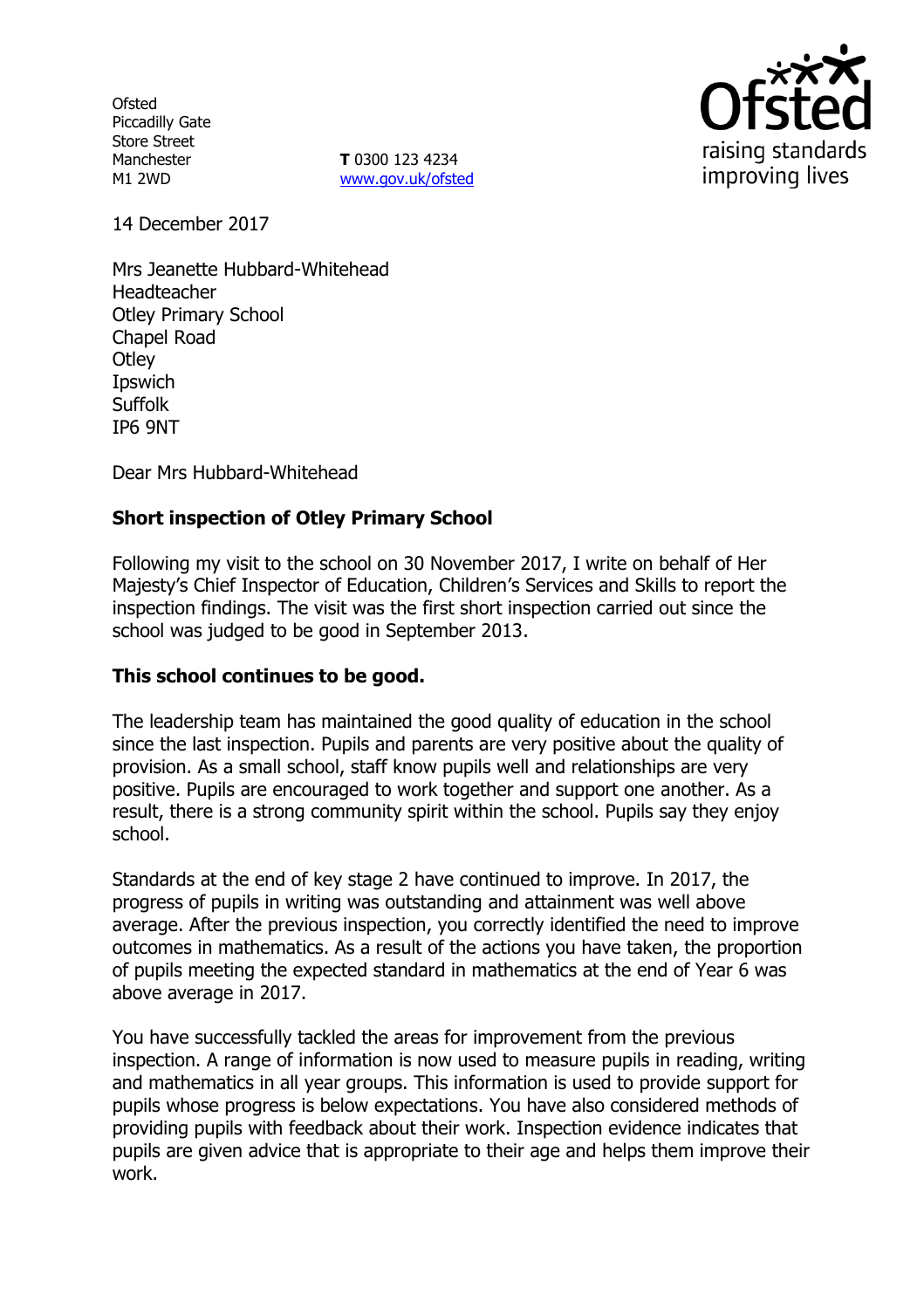

Pupils study a broad range of subjects that allow them to develop their knowledge across all areas of the curriculum. Pupils enjoy the curriculum trips, visits and speakers that enhance their learning experiences. 'Non-curriculum' days provide opportunities for pupils to work together on cross-curricular topics. There is a good range of after-school activities which are well attended.

Strong provision is made for pupils' spiritual, moral, social and cultural development. Pupils study different religions and cultures as part of the curriculum. They also enjoy participating in musical and sporting events. Pupils take part in community events such as the local service of remembrance. The paired learning scheme that matches younger pupils with older ones is valued by the pupils. Younger pupils are supported both socially and academically. Older pupils say they enjoy supporting the younger pupils, especially with their learning.

Governors are very knowledgeable about the work of leaders and about school standards because they are well trained and possess a range of appropriate skills. They ensure that their training is up to date. Governors challenge leaders in meetings and make visits to the school in order to see, first-hand, standards within the classroom. They have a clear vision for the school and high expectations of staff and pupils.

### **Safeguarding is effective.**

Leaders and governors have ensured that safeguarding arrangements are effective. You, your staff and governors place great importance on keeping pupils safe. Staff are appropriately trained and kept up to date on the latest guidance. They are aware of the procedures they should follow if they are concerned about a pupil's welfare. Leaders ensure that the appropriate pre-employment checks are carried out on all staff, governors and volunteers before they are allowed to work with pupils.

Your curriculum helps pupils to know how to keep themselves safe, including when working online. You ensure that pupils are unable to access inappropriate sites when using computers in school. Other aspects of keeping safe, such as bullying and road safety, are taught through the personal, social and health education curriculum.

Pupils say they feel safe in school and that bullying is rare. They are confident that adults will listen to and deal with any concerns they may have. During playtime, staff supervise pupils vigilantly. Pupils play well together. Parents agree that pupils are safe and well cared for.

#### **Inspection findings**

■ To establish whether the school remained good, I wanted to find out why pupils' achievement in reading was not as strong as that in mathematics and writing, especially at the end of key stage 2. I also wanted to find out what actions you were taking to improve standards in reading.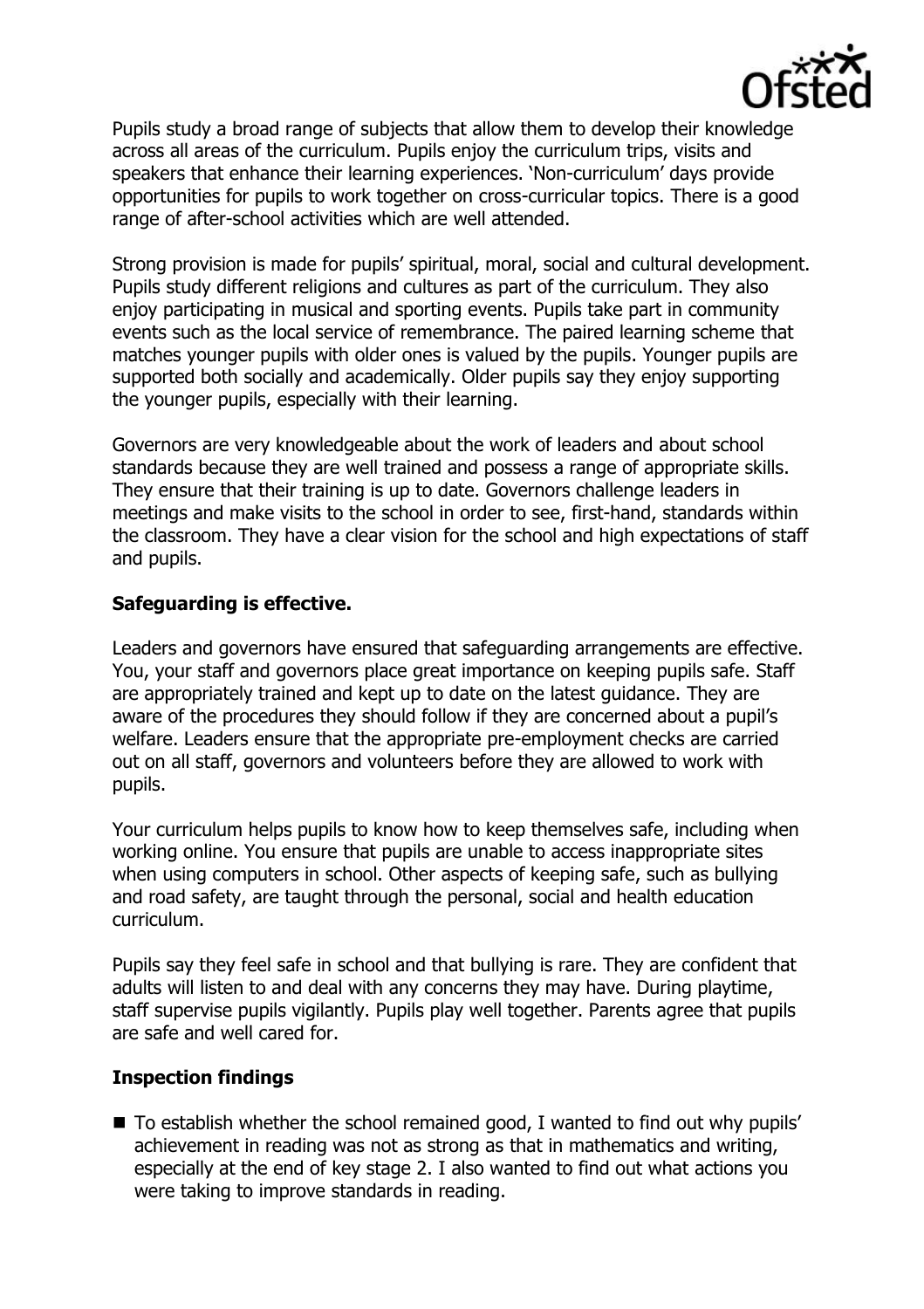

- Inspection evidence confirms that you have analysed reading results and identified comprehension skills as the area to improve. As a result, changes have been made to how comprehension skills are taught. Progress data and the work in pupils' books indicate that this is starting to have a positive impact on improving pupils' understanding of texts. However, we agreed that it is too early to establish whether these changes will have a long-term impact on improving outcomes in reading.
- As a second line of enquiry, I wished to establish how well teachers are providing work that matches the ability of the pupils. I chose this because the progress of the higher-ability and middle-ability pupils is variable. The proportion of pupils meeting expected levels of progress in English and mathematics has been below average by the end of key stage 2. The progress of lower-ability pupils and those who have special educational needs (SEN) and/or disabilities consistently make at least expected progress.
- $\blacksquare$  I looked at a sample of books from each class and found that, in English, pupils are set very similar work. However, pupils of all abilities are provided with opportunities to develop their writing skills further. The level of reading activities set is improving and is better matched to pupils' needs. Work in mathematics books contains some superb examples of work set at an appropriate level of challenge. Pupils are given plenty of opportunity to develop their reasoning skills. As a result, current pupils are making good progress, especially in mathematics.
- We discussed how frequently and thoroughly you monitor the progress of pupils. Leaders monitor pupils' progress each term and discussions are held with teachers in order to plan personalised programmes for those who are not making the expected rates of progress. We agreed that the time between each progress review may be too long to address some gaps in pupils' skills, knowledge and understanding. Progress could be accelerated by providing short, focused and timely interventions.
- $\blacksquare$  Finally, I looked at the progress pupils are making in subjects other than mathematics and English. To do this, I looked at science, topic and French books, as well as individual learning journeys, to look at children's progress in the early years. Learning journeys indicate that children in Reception are making good progress.
- **Pupils are making good progress in French because they are given challenging** activities. By Year 6, many pupils are able to write simple sentences in French using the correct grammar. Pupils are provided with the opportunity to use their literacy and numeracy skills across the curriculum in subjects such as geography, design technology and history. They are also given work that develops their knowledge within these subjects.
- From Year 1, pupils are developing their understanding of scientific words and practical inquiry skills. By Year 6, most pupils' science work demonstrates that they are able to make predictions based on previous knowledge, carry out an investigation accurately and use scientific words accurately throughout their written work.
- My conclusion is that progress across the curriculum is good for most groups of